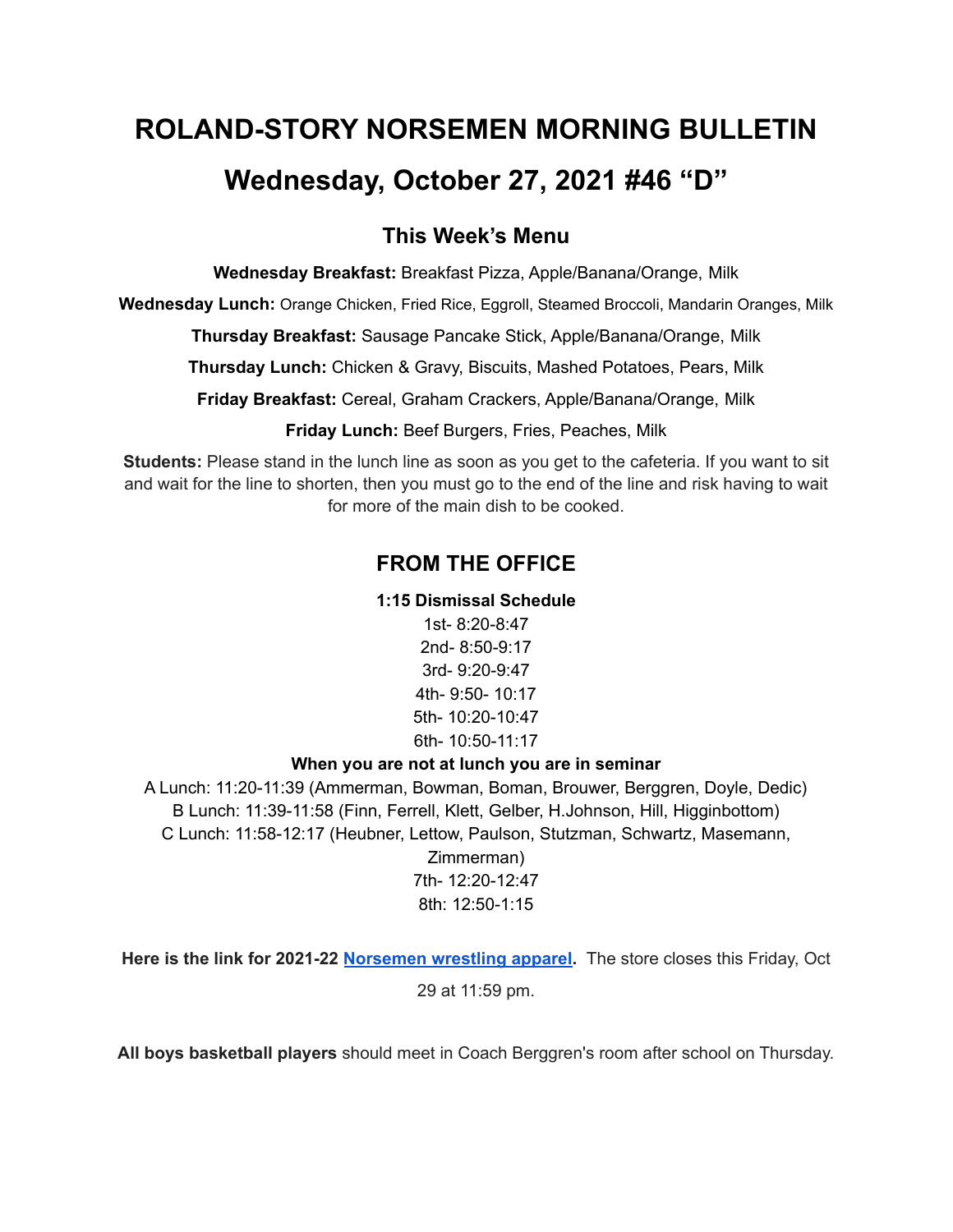**Want to be a hero? Donate blood!** LifeServe Blood Center will be in the north gym this Tuesday, Nov 2nd, from 9am-2pm. You must be 16 years old and weigh at least 120lbs to qualify. See the flyers around school for the link to sign up, or talk to Mrs. Lettow. Appointments need to be made in advance. Let's roll up our sleeves and save lives, Norse!

## **J-TERM Items [Student](https://drive.google.com/file/d/1h6QugcDvlDevR3f9EywbUQrqVqyCPD5n/view?usp=sharing) J-Term Packet handed out Oct. 26 [Video](https://drive.google.com/file/d/1-IjAQRz891m66mXs_V_s9qC8_1HN0Jw_/view?usp=sharing)**

**Girls Basketball Apparel Order:** [Click](https://rsgbb21.itemorder.com/shop/sale/) Here to order. Deadline is Tuesday November 2nd

**Elementary Book Fair Volunteers:** The Elementary school is looking for volunteers for their book fair. If you need volunteer or silver cord hours sign up for a shift! **<https://www.signupgenius.com/go/20f0b4ba9a92ca5f58-rolandstory>**

> **Haunted High School Tickets now on sale! [Click](https://drive.google.com/file/d/1QQXVvjnwkvK4mkS1QKdNp9LhOMZRHqKl/view?usp=sharing) here for more information**

**Student Council Dance-** Student council will be hosting a dance after the home basketball game Friday December 17th. The theme of the game is pink out and the dance will be 10-11:30pm.

**Annual Norsemen Baseball Fan Cloth fundraiser is now live.** There are multiple non-sport specific items available for youth to adults. Items will arrive prior to Christmas break, and make for great gift ideas. All orders are done online, and shipped directly to your home. Be sure to utilize the size chart provided on the Fan Cloth website. Link to online store is [fancloth.shop/NLZVR](http://fancloth.shop/NLZVR). To give order credit to a member of the Norsemen baseball team just put in their name at checkout. Deadline for orders will be midnight 11/5. Contact Coach Hill, chill@roland-story.k12.ia.us, with any questions you may have regarding the order.